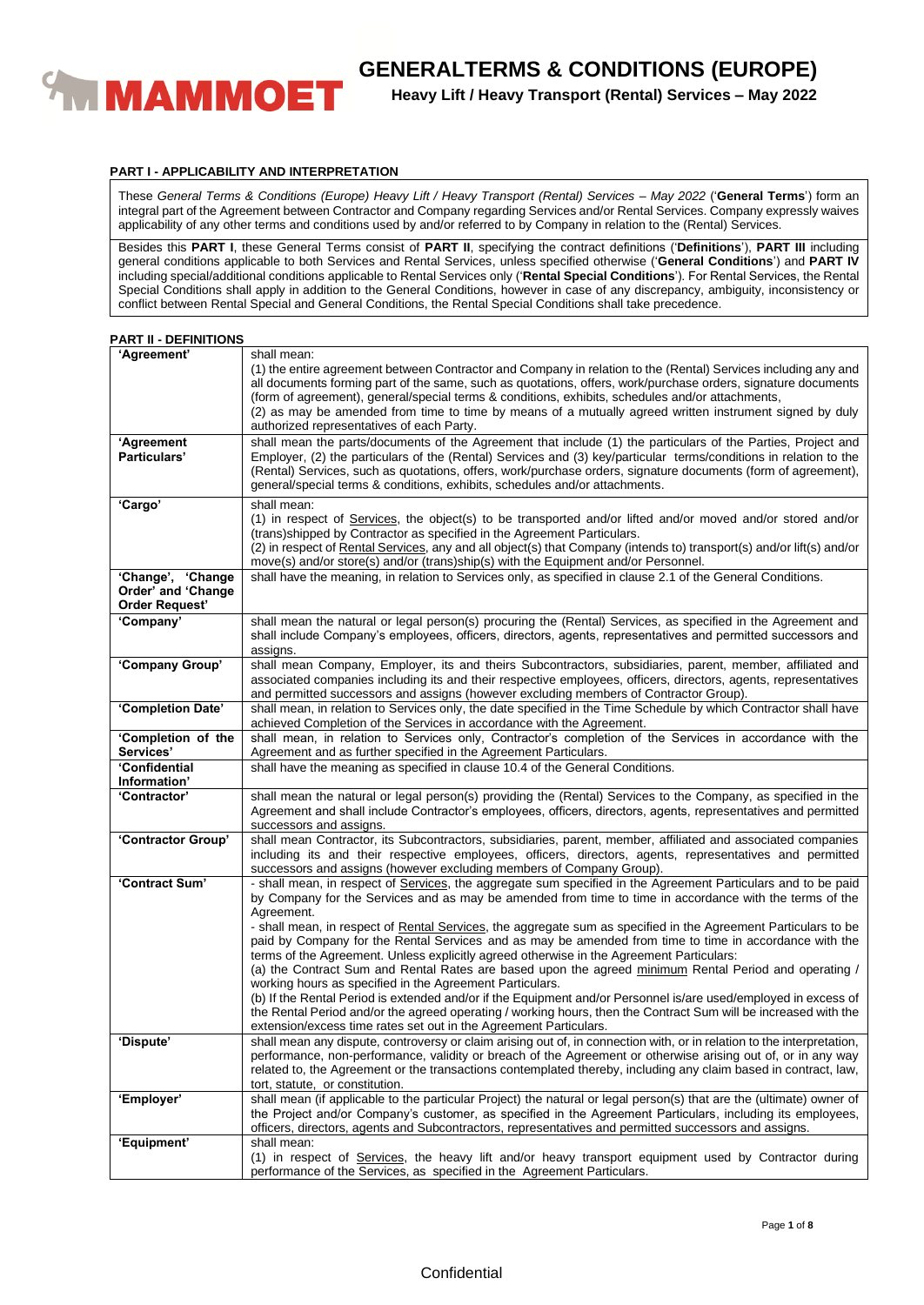

|                                  | (2) in respect of Rental Services, the heavy lift and/or heavy transport equipment rented out to Company, as                                                                                                                                                                                                                                                                                                                                                                       |
|----------------------------------|------------------------------------------------------------------------------------------------------------------------------------------------------------------------------------------------------------------------------------------------------------------------------------------------------------------------------------------------------------------------------------------------------------------------------------------------------------------------------------|
|                                  | specified in the Agreement Particulars.                                                                                                                                                                                                                                                                                                                                                                                                                                            |
| 'Force Majeure'                  | shall have the meaning as specified in clause 6.4 of the General Conditions.                                                                                                                                                                                                                                                                                                                                                                                                       |
| 'Inclement<br>Weather'           | shall mean, at Contractor's sole discretion, the existence or effects of heavy rain, wind (including but not limited<br>to wind at lifting altitude) and/or other climatic conditions (including but not limited to hail, snow, cold, , dust storm<br>and/or extreme high temperature), by virtue of which it is either not reasonable and/or not safe for Personnel<br>and/or Equipment exposed to continue working or which prevents performance of all or part of the Services. |
| Law                              | shall mean statutes, acts, ordinances, sub-ordinate legislation, regulations, by-laws, orders, directions, awards<br>and proclamations of any governmental, public or statutory authority in any jurisdiction which affects the<br>Services.                                                                                                                                                                                                                                       |
| 'Original Contract<br>Sum'       | Shall mean the Contract Sum agreed at the time Contractor and Company entered into the Agreement, hence<br>excluding any increases of the same that may be made from time to time in accordance with the terms of the<br>Agreement (Particulars).                                                                                                                                                                                                                                  |
| 'Parties/Party'                  | Shall mean Company and Contractor / either Company or Contractor                                                                                                                                                                                                                                                                                                                                                                                                                   |
| 'Personnel'                      | shall mean:                                                                                                                                                                                                                                                                                                                                                                                                                                                                        |
|                                  | (1) in respect of Services, the personnel deployed by Contractor during performance of the Services, as specified<br>in the in the Agreement Particulars.                                                                                                                                                                                                                                                                                                                          |
|                                  | (2) in respect of Rental Services, the personnel rented out to Company, as specified in the in the Agreement<br>Particulars.                                                                                                                                                                                                                                                                                                                                                       |
| 'Project'                        | shall mean the project specified in the Agreement Particulars.                                                                                                                                                                                                                                                                                                                                                                                                                     |
| 'Rental Period'                  | shall be at least the minimum rental period for each piece of Equipment and/or each individual Personnel<br>member, all as specified in the Agreement Particulars.                                                                                                                                                                                                                                                                                                                 |
|                                  | Unless agreed otherwise in the Agreement Particulars:<br>(a) The Rental Period for each piece of Equipment and/or each individual Personnel member shall commence<br>on the earlier of (i) the agreed (anticipated) commencement date of the Rental Period (if any) or (ii) the date of<br>actual arrival of the Equipment and/or Personnel on Site.                                                                                                                               |
|                                  | (b) The Rental Period for each piece of Equipment and/or each individual Personnel member shall include the<br>period during which the Equipment is assembled and disassembled and shall exclude the period during which<br>the Equipment and/or Personnel is/are transported to/from the Site.                                                                                                                                                                                    |
|                                  | (c) The Rental Period for each piece of Equipment and/or each individual Personnel member shall end on the<br>later of (i) the agreed (anticipated) end date of the Rental Period (if any) or (ii) the date on which actual<br>disassembly at Site is achieved and Contractor can commence demobilization from Site.                                                                                                                                                               |
| 'Rental Rate(s)'                 | Shall<br>mean<br>the<br>rate(s)<br>(regular<br>extension/excess)<br>payable<br>by<br>Company<br>and<br>per<br>hour/day/week/month/annum/other time period for each piece of Equipment and/or each individual Personnel<br>member, as specified in the Agreement Particulars.                                                                                                                                                                                                       |
| 'Rental Services'                | shall mean the rent-out and hire of Equipment and/or Personnel by Contractor and Company respectively and/or<br>ancillary services provided by Contractor for the duration of the Rental Period, all as specified in the Agreement<br>Particulars and as may be amended in accordance with the terms of the Agreement.                                                                                                                                                             |
| 'Services'                       | shall mean the heavy lift, heavy transport and/or ancillary services/works provided by Contractor, as specified in<br>the Agreement Particulars and as may be amended in accordance with the terms of the Agreement.                                                                                                                                                                                                                                                               |
| 'Site'                           | shall mean:                                                                                                                                                                                                                                                                                                                                                                                                                                                                        |
|                                  | (1) in respect of Services, the location(s) and/or area(s) designated by Company where the Services is/are to                                                                                                                                                                                                                                                                                                                                                                      |
|                                  | be performed as specified in the in the Agreement Particulars.<br>(2) in respect of Rental Services, the location(s) and/or area(s) designated by Company where the Equipment                                                                                                                                                                                                                                                                                                      |
|                                  | shall be used, as specified in the Agreement Particulars.                                                                                                                                                                                                                                                                                                                                                                                                                          |
| 'Subcontractor'                  | shall mean, in respect of either Party, a natural or legal person having a direct contract with the respective Party                                                                                                                                                                                                                                                                                                                                                               |
|                                  | or with any other Sub(sub)contractor of the respective Party for the performance of a part of the Services or the                                                                                                                                                                                                                                                                                                                                                                  |
|                                  | Project.                                                                                                                                                                                                                                                                                                                                                                                                                                                                           |
| 'Third Party'<br>'Time Schedule' | shall mean a natural or legal person not being (a member of) Company Group or Contractor Group.                                                                                                                                                                                                                                                                                                                                                                                    |
|                                  | shall mean, in relation to Services only, Contractor's schedule for performance of the Services as specified in<br>the Agreement Particulars.                                                                                                                                                                                                                                                                                                                                      |

# **PART III – GENERAL CONDITIONS**

# **1. SCOPE OF SERVICES (WORK)**

In consideration for the Contract Sum, Contractor shall perform, provide and/or supply all (Rental) Services, set forth in the Agreement and perform all other obligations as set out in the terms and conditions of the Agreement (Particulars).

**2. CHANGES** (applicable to Services only)

**2.1 Change definitions**

2.1.1 '**Change**' shall mean any (1) change in the quality, quantity or nature of the Services including but not limited to additions, increases, decreases, omissions, removal, alterations, sequence changes and/or (2) Contractor proposed Changes as to accelerate performance of Services and/or achieve efficiency improvements and/or cost reductions and/or (3) change in Law.

'**Change Order**' shall mean a written instrument:

(1) formalizing a Change identified, initiated or required by either Company or Contractor,

(2) mutually agreed between authorized representatives of Company and Contractor,

(3) specifying the scope and details of the Change in the Services,

(4) specifying the amount of the adjustment, if any, in the Contract Sum, and

(5) the extent of the adjustment, if any, to the Time Schedule and/or Completion Date.

'**Change Order Request**' shall mean a written request or proposal for a Change Order submitted by either Company or Contractor and including:

(i) a description of the nature of the Change and the cause(s), event(s) and/or circumstances giving rise to the Change; and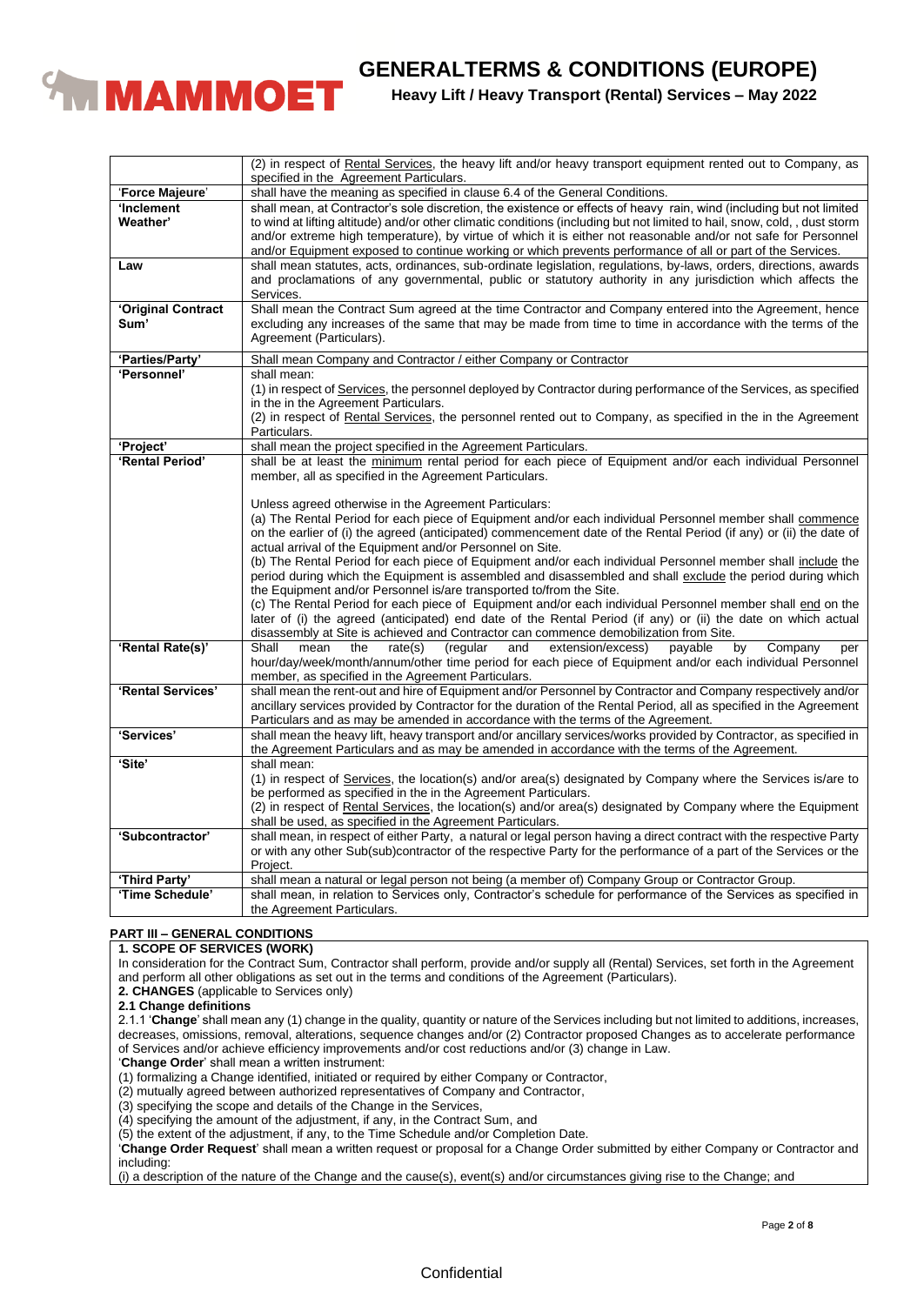# **CENERALTERMS & CONDITIONS (EUROPE)**<br>**Beavy Lift / Heavy Transport (Rental) Services – May 2022**

# **Heavy Lift / Heavy Transport (Rental) Services – May 2022**

description of the impact of the Change and a specification/substantiation/estimate of the impact of the Change (if any) on the Contract Sum and/or Time Schedule and/or Completion Date. **2.2 Each Party can submit a Change Order Request** 2.2.1 Company may from time to time, but prior to Completion of the Services and subject to the limitations set in this clause 2, submit to Contractor a Change Order Request in relation to (a) Change(s) in the Services. 2.2.2 Contractor may from time to time, but prior to Completion of the Services, submit to Company a Change Order Request in relation to (a) Change(s) in the Services it has identified. **2.3 Company's and Contractor right to reject a Change Order Request** 2.3.1 Company may reject a Change Order Request submitted by Contractor if and to the extent the Change is necessary to overcome or correct: (i) the adverse consequences of a breach by Contractor of its obligations under the Agreement and/or defect in the Services caused by Contractor; and/or (ii) the adverse consequences of a negligent act or omission of Contractor in relation to the Services. 2.3.2 Contractor may reject a Change Order Request submitted by Company if and to the extent the scope of the Change falls outside the scope of Contractor's normal business activities and/or if other projects of Contractor or its (Sub)contractors will be delayed unreasonably at the sole discretion of Contractor. **2.4 Circumstances entitling Contractor to (request) a Change Order** 2.4.1 The following events and circumstances will in any event entitle Contractor to a Change Order including any adjustment of the Contract Sum and/or Time Schedule and/or Completion Date resulting therefrom: (a) Company's failure to meet its obligations under the Agreement; (b) amendment or additions to documentation, drawings or other information provided by Company; (c) new, additional or deviating instructions, directions and/or acts or failures to act by Company during performance of the Services; (d) delays or disruption caused by Company, Employer and/or any of its/their other (Sub)Contractors; (e) actual ground/subsoil conditions that cannot withstand the ground bearing pressure ('GBP') required for Contractor's equipment (including Cargo weight) used during performance of the Services, as specified by Contractor in the Agreement. In addition, Company shall also indemnify Contractor Group in respect of any and all damages, losses, claims, costs etc. resulting from such insufficient/unsuitable subsoil conditions; (f) the structural integrity of the Cargo is insufficient to safely and efficiently execute the Services and/or is not suitable for the lift and/or transport method used during performance the Services as specified in the Agreement. In addition, Company shall also indemnify Contractor Group in respect of any and all damages, losses, claims, costs etc. resulting from such unsuitability. (g) inaccuracy, incorrectness and/or incompleteness of information and documentation that Company has provided or has caused to be provided to Contractor. (h) Change in applicable laws, site rules and regulations, safety rules and/or regulations impacting performance of the Services; (i) Delays or disruption caused by conditions which, in Contractor's sole opinion, make performance of the Services and/or operation of Contractor's equipment potentially unsafe or potentially hazardous to life or property, including but not limited to operating equipment beyond operating limits specified by manufacturer and Inclement Weather. (j) other events, conditions and circumstances not caused by and/or beyond Contractor's control (including but not limited to Force Majeure events) and/or for which Company is responsible pursuant to this Agreement or at law and/or a change in Law coming into force after the date the Agreement is executed. **2.5 Determination of Contract Sum adjustment** 2.5.1 Adjustments to the Contract Sum on account of a Change in the Services shall be determined by any one or a combination of the listed methods, following the below order of precedence: (a) in accordance with applicable unit or hourly rates specified in the Agreement for equal or similar Services or subsequently agreed upon; (b) on a cost-plus basis including a mark-up of fifteen percent (15%) of the aggregate amount. (c) by mutual agreement of a (itemized) lump sum; (d) a fair and reasonable valuation method as may otherwise be agreed between the Parties. **2.6 Change Order processing and disputes** 2.6.1 Change Order Requests submitted by Contractor shall be approved, modified or rejected in writing by Company promptly upon submission by Contractor and in no event later than fourteen (14) days after such submission.. 2.6.2 If Contractor and Company cannot agree on adjustment of the Contract Sum and/or Time Schedule and or Completion Date and/or on any other aspect of the Change or Change Order Request submitted by Company, Company may, subject to clause 2.3.2, direct Contractor in writing to proceed and execute the Change as requested by Company. In such event: (a) to the extent the disagreement relates to compensation, Contractor is not obligated to perform the Change until Company has issued a written instruction to proceed to Contractor and granted Contractor a (provisional) Contract Sum adjustment equal to direct costs plus a 15% mark-up for overhead and profit. (b) the disagreement about the Change (Order Request) shall qualify as a Dispute for which either Party may commence (expedited) dispute resolution in accordance with clause 9.2.2. ('Disputes'). **2.7 Scope reduction or removal** 2.7.1 Company may only request a Change Order including removal or reduction of parts or items of the Services to the extent such removed of reduced parts or items will not be performed by any other party including Company. Such removal or reduction of Services

(ii) to the extent reasonably known by and available to the Party submitting the request at the time of submission, a general

6.1 ('Termination by Company for its convenience'). **3. SCHEDULE, SCHEDULE CHANGES AND DELAY**

#### **3.1 General**

3.1.1 Contractor shall commence and proceed with performance of the (Rental) Services in accordance with the Time Schedule, agreed Mobilization date(s) and/or Rental Period and (in case of Services) shall complete/provide the Services (or any specified part thereof) on or before the date(s) as specified in the Time Schedule (including the overall Completion Date), subject to extension of time pursuant to clauses 3.3 (Delay or schedule changes not caused by Contractor) and 6.4 (Force Majeure).

by Company shall be treated as a (partial) termination of the Agreement and will entitle Contractor to compensation as set out in clause

**3.2 Company's right to suspend Services or Amend Time Schedule for its convenience**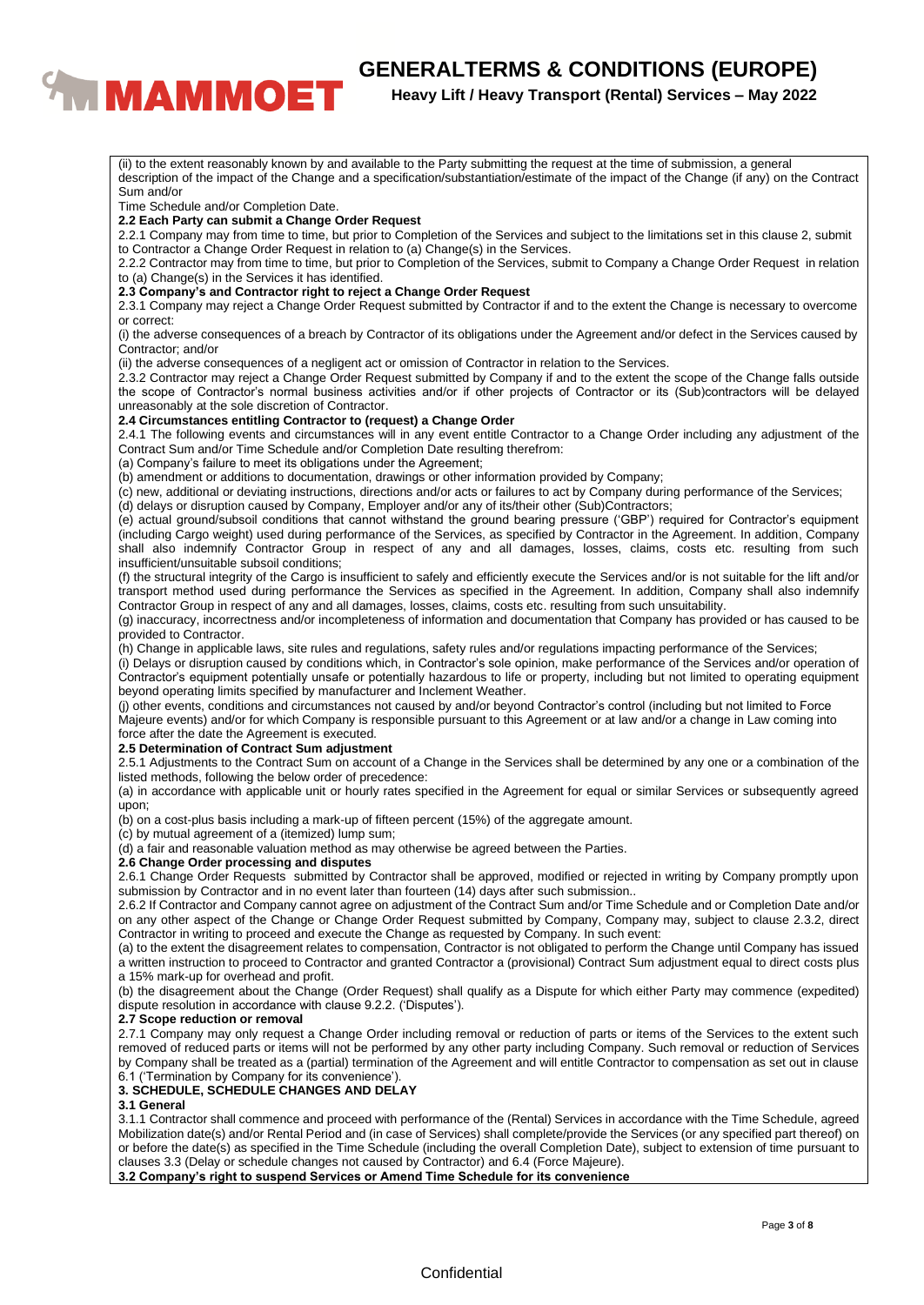

3.2.1 Company may, at any time, instruct Contractor to suspend the Services or part thereof and/or amend the Time Schedule, for any reason whatsoever by giving notice in writing to Contractor indicating the effective date(s) of suspension. Contractor shall cease the Services on the effective date of suspension as instructed, and in the case of services which cannot be ceased immediately, Contractor shall use reasonable endeavours to cease services as soon as possible.

3.2.2 Company may at any time instruct Contractor to resume the Services by giving written notice to Contractor specifying the effective date of resumption, however subject to a notice period of at least ten (10) days within which Company shall provide an updated Time Schedule to Contractor.

#### **3.3 Delay or schedule changes not caused by Contractor – compensation & time extension**

3.3.1 In the event of suspension (including suspension for Company's convenience) or other delay (including Company initiated changes to the Time Schedule) due to circumstances not attributable to Contractor (including but not limited to a lawful suspension of the performance of the Services by Contractor and/or a Change Order event or circumstance as specified in clause 2), Contractor shall be entitled to:

(a) delay compensation in accordance with the applicable prices and (unit) rates set forth in the Agreement Particulars and/or, to the extent such prices and (unit) rates are not available, (b) on a cost-plus basis including a mark-up of fifteen percent (15%) of the aggregate amount; and

(b) extension of time in respect of the Time Schedule (including any intermediary milestones and the Completion Date) equal to the duration of the suspension/delay plus any further extension that may be reasonably necessary as caused by the suspension/delay.

3.3.2 The following shall equally apply to each Party and be subject to clause 2 ('Changes') of the Agreement:

(i) Notification of suspension or other delay not attributable to Contractor

(ii) Submission of a request to the other Party regarding suspension or other delay not attributable to Contractor; and

(iii) Resolution of any disagreement between the Parties about adjustment of the Contract Sum and/or Time Schedule and or Completion Date and/or on any other aspect of the suspension or other delay not attributable to Contractor.

#### **3.4 Delay or Schedule changes caused by Contractor – Liquidated Damages**

3.4.1 If due to its negligence Contractor is the sole cause of a failure to complete the Services by the Completion Date or, in case of Rental Services, to mobilize or provide the Equipment and/or Personnel on the agreed date(s) during the Rental Period Contractor shall be liable to pay delay liquidated damages only if such is specified in the Agreement Particulars. Such liquidated damages are to be applied as Company's sole financial remedy for loss or damages arising out of Contractor's failure and be considered as a genuine preestimate of the losses incurred.

3.4.2 In any event Contractor's total aggregate liability in relation to liquidated damages shall be limited to 5% of the Original Contract Sum unless otherwise specified in the Agreement Particulars. Liquidated damages shall be Company's sole remedy for delay and Contractor's failure as specified in clause 3.4.1. In the event that time is at large, quantum of Company's claim for general damages for delay shall be limited to 5% of the Original Contract Sum.

#### **4 PRICE, PAYMENT AND TAX**

#### **4.1 Contract Sum**

4.1.1 The Contract Sum to be paid for the (Rental) Services, the breakdown of the Contract Sum and the relevant payment terms and conditions are provided in the Agreement Particulars. The Contract Sum is based upon the (scope of) the (Rental) Services and is subject to any Change Order or other amendment in accordance with the Agreement.

#### **4.2 Payment**

#### 4.2.1Company shall pay:

(a) the (agreed parts of) the Contract Sum plus any applicable taxes, duties etc. as defined in clause 4.2(c) in accordance with the payment (milestone) schedule and within the payment period(s) set out in the Agreement Particulars,

(b) within 30 days from submission of each invoice by Contractor; and

(c) without any withholding of any nature (excluding as required by applicable law). No payment from Company to Contractor shall depend on payment from Employer to Company.

#### **4.3 Tax**

4.3.1 The Contract Sum is exclusive of VAT and all other taxes, duties and/or penalties etc. levied by government and/or other authorities in respect of and/or in connection with the Agreement or the Services, with the exception of corporate income tax and/or other tax on income to the extent due by Contractor in accordance with applicable law.

### **4.4 Inflation**

4.4.1 The Contractor may increase the Contract Sum at any time by giving the Company not less than 14 days' notice in writing where there is an increase in the direct cost to the Contractor of supplying the relevant Services and which is due to any factor beyond the control of the Contractor.

## **5 OTHER (RENTAL) SERVICES RELATED CONDITIONS & PRICE ASSUMPTIONS**

#### **5.1 Information and documents**

5.1.1 A Party may fully rely on the information and documentation provided by or on behalf of the other Party. Each Party is responsible for the accuracy, correctness and completeness of the information and documentation it has provided or has caused to be provided to the other Party. The providing Party shall indemnify the other Party for any damages, losses, claims, costs etc. which result from the inaccuracy, incorrectness and / or incompleteness of the information and documentation of the providing Party.

5.1.2 (applicable to Services only) Contractor shall, if required by or pursuant to the Agreement and subject to its professional knowledge as a heavy lifting and transport company and subject the scope of the Services, review all documents, drawings, specifications and instructions relating to the Services for discrepancies and errors. However Company is and shall remain responsible for any and all consequences resulting from such discrepancies and errors in documents, drawings, specifications and instructions as received by Contractor from Company.

## **5.2 Permits, compliance with law, quarantine requirements**

5.2.1 Unless specified otherwise in the Agreement, Company is responsible for obtaining, at its own expense, all permits, licences, customs clearance and other approvals required for performance of the Project and/or the (Rental) Services and for getting access to the Site.

5.2.2 Contractor and Company shall comply with all applicable laws, regulations, ordinances and/or other regulatory requirements and instructions of governments.

5.2.3 For the avoidance of doubt, to the extent that Contractor is obliged to comply with any applicable quarantine requirements, this shall qualify as a Change entitling Contractor to a Change Order.

# **5.3 Site accessibility & conditions**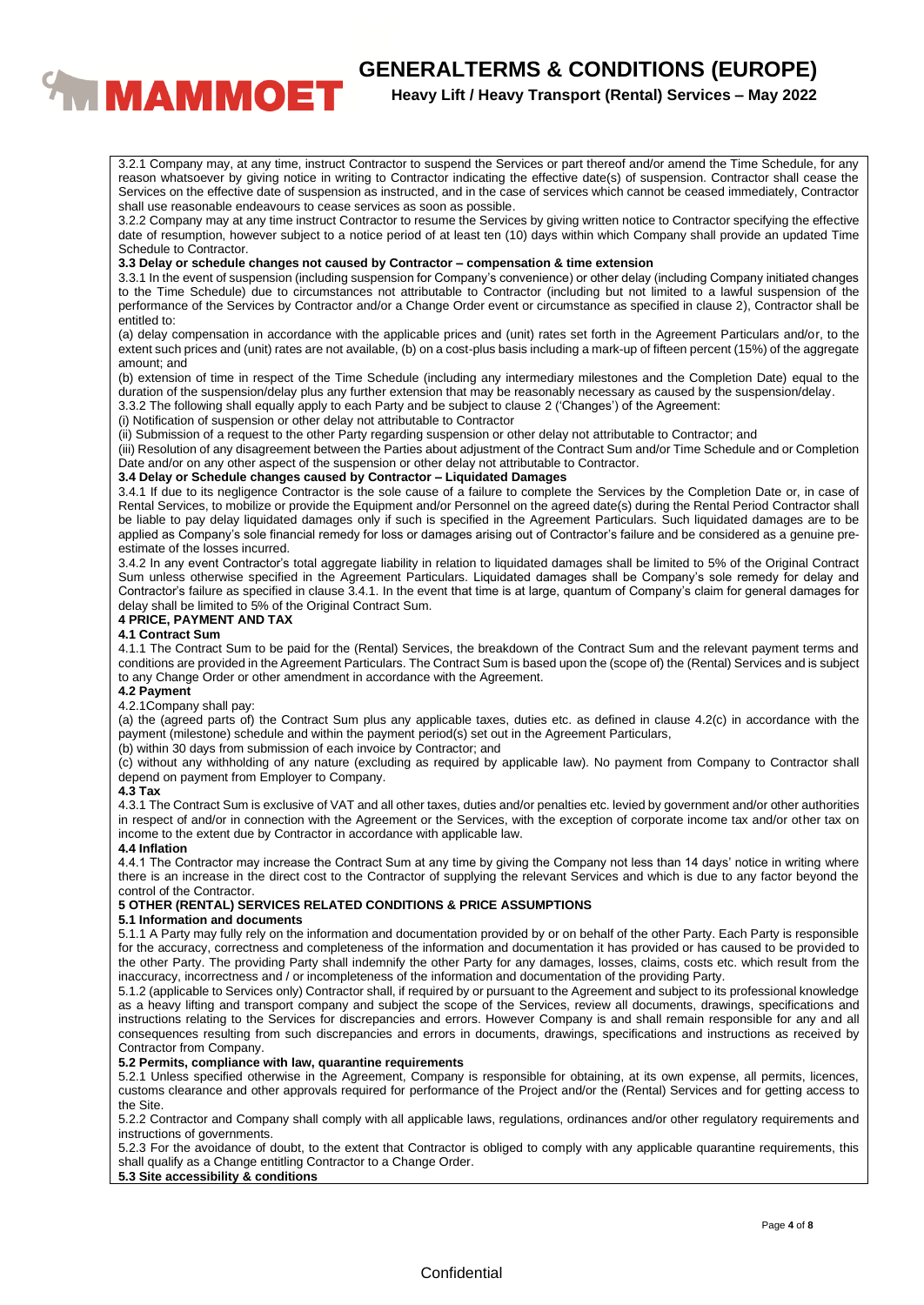# **CENERALTERMS & CONDITIONS (EUROPE)**<br>**Reavy Lift / Heavy Transport (Rental) Services – May 2022**

# **Heavy Lift / Heavy Transport (Rental) Services – May 2022**

5.3.1 Company shall ensure that the Site is properly accessible, that Contractor's equipment can be mobilised and/or assembled properly and safely to, on and from the Site and that the (Rental) Services can start on the agreed date and can be performed without interruption or hindrance.

5.3.2 Company shall further provide good working conditions at the Site (in particular with regard to health and safety) and ensure that such conditions comply with all local regulations and requirements.

**5.4 Professional / independent performance of Services** (applicable to Services only)

5.4.1 Contractor shall exercise all reasonable skill, care and diligence in the performance of the Services and shall carry out all its responsibilities in accordance with recognized professional standards.

5.4.2 Contractor shall have the sole control over the means and methods required for performance of the Services. Contractor shall plan and execute the Services as it suits the Contractor best, provided that the Contractor complies with the Time Schedule and reasonable instructions of the Company in accordance with the provisions of the Agreement.

#### **5.5 Safety First**

5.5.1 Notwithstanding anything to the contrary in the Agreement the Contractor shall in any event not be required to undertake any activities or comply with any instruction or direction, which are reasonably deemed by the Contractor to be unsafe or potentially hazardous to life or property.

#### **5.6 Cargo**

5.6.1 Unless specified otherwise in the Agreement, Company is responsible for providing Cargo hoisting, anchor, jacking and/or lashing points with a capacity/strength that is sufficient for efficient and safe performance of the Services or, in case of Rental Services, efficient and safe performance of the activities Company intends to execute with the Equipment. Company shall further be responsible for Cargo packaging.

5.6.2 Company shall ensure that the Cargo, in all aspects including but not limited to structural integrity, centre of gravity, weight and/or design, is suitable and able to withstand the forces and/or manipulation resulting from the agreed method for performance of the Services (e.g. lifting, transportation, jacking and/or sliding) or, in case of Rental Services, for the activities Company intends to execute with the Equipment.

#### **5.7 Warranty and defects** (applicable to Services only)

5.7.1 Contractor warrants that it shall use good workmanship and perform the Services in accordance with the provisions of the Agreement. Notwithstanding and due to the nature of the Services it is expressly agreed that Contractor is not responsible for works of repair, reconstruction, re-testing, and rectification and shall not make good defects, imperfections or other faults as may occur after completion of (an intermediary milestone of) the Services.

#### **6 SUSPENSION / TERMINATION / CANCELLATION**

#### **6.1 Termination by Company for its convenience**

6.1.1 Company may, at any time, cancel or terminate the Agreement, for any reason whatsoever and at its own convenience by giving notice in writing to Contractor indicating the effective date of the termination.

6.1.2 In the event of termination or cancellation of the Agreement in accordance with this clause 6.1 Company shall pay to Contractor (a) the value of the (Rental) Services performed up to and including the effective date of the termination, (b) agreed demobilisation fees plus all reasonable cost incurred by Contractor as a result of the termination/cancellation and (c) a fee of 25% of the remaining terminated non-performed value of the Services or, in case of Rental Services, the sum as specified in the Agreement Particulars to be paid by Company for the remaining terminated part of the agreed minimum Rental Period. To the extent applicable and possible such value and costs shall be calculated by applying the pricing/rates included in the Agreement.

#### **6.2 Termination by Company for Cause (Contractor's default/breach)**

6.2.1 If Contractor breaches any material obligation it has assumed in the Agreement and does not cure such violation within thirty (30) days ('Cure Period') following written notice of such breach from Company to Contractor to be issued within 10 days of the date of the breach, then Company may terminate the Agreement by giving ten (10) days' written notice to Contractor. ln the event that such breach is not reasonably susceptible to cure within thirty (30) days, Contractor's Cure Period shall be extended to a maximum of ninety (90) days, unless otherwise agreed to by Company in writing.

6.2.2 In the event of termination for cause Company shall pay Contractor the value of (Rental) Services performed less any direct and reasonable costs incurred as a result of having the (Rental) Services performed by a replacement Subcontractor.

### **6.3 Suspension / Termination by Contractor for Cause (Company's default/breach)**

#### 6.3.1 If:

(a) Company has failed to pay Contractor for the (Rental) Services for a period of fifteen (15) days after the date such payment is due under the Agreement, and/or

(b) Company is in breach of any of its other material obligations assumed under the Agreement and it does not cure such breach within thirty (30) days following written notice of such breach from Contractor to Company, and/or

(c) the Services or the Project, in whole or substantial part, is stopped for a period of sixty (60) consecutive days through no act or fault of Contractor,

then without prejudice to any other rights and remedies that Contractor may have under or pursuant to the Agreement (provided by law or in equity), the Contractor may give Company ten (10) days' written notice' ('Suspension Notice') of such breach or default and, in the event such breach, failure or default is not cured within such ten (10) day time period, Contractor may suspend performance under the Agreement.

6.3.2 If such breach, failure or default is not cured by Company within twenty (20) days from the date of the Suspension Notice, Contractor may terminate from the Agreement and shall be paid, in each case without duplication: (i) the amounts, fees and costs as specified in clause 6.1 (Termination for Company's convenience) plus (ii) any further losses or damages incurred by Contractor and not expressly waived pursuant to the Agreement.

## **6.4 Force Majeure**

6.4.1 Force Majeure' shall mean circumstances, conditions and/or events, which are beyond the reasonable control of either Party and that could not be foreseen at the time the Agreement was entered into, occurring in the absence of any fault of negligence of any Party and which cannot be avoided or prevented through the adoption of reasonable measures, which temporarily or permanently prevent the performance of any obligation (with the exception of payment obligations) under the Agreement, including but not limited to industry wide or regional strikes, substantial supply chain disruptions and labour disturbances, (not including the personnel of the Group of the affected Party), cyber security related events, mutinies, quarantines, epidemics, pandemics, wars (whether declared or undeclared), acts of terrorism, blockades, embargo's, riots, civil disturbances, civil wars, fires, storms and/or other weather conditions and/or other acts of nature. Inclement Weather that is not abnormal for the Site shall not qualify as Force Majeure.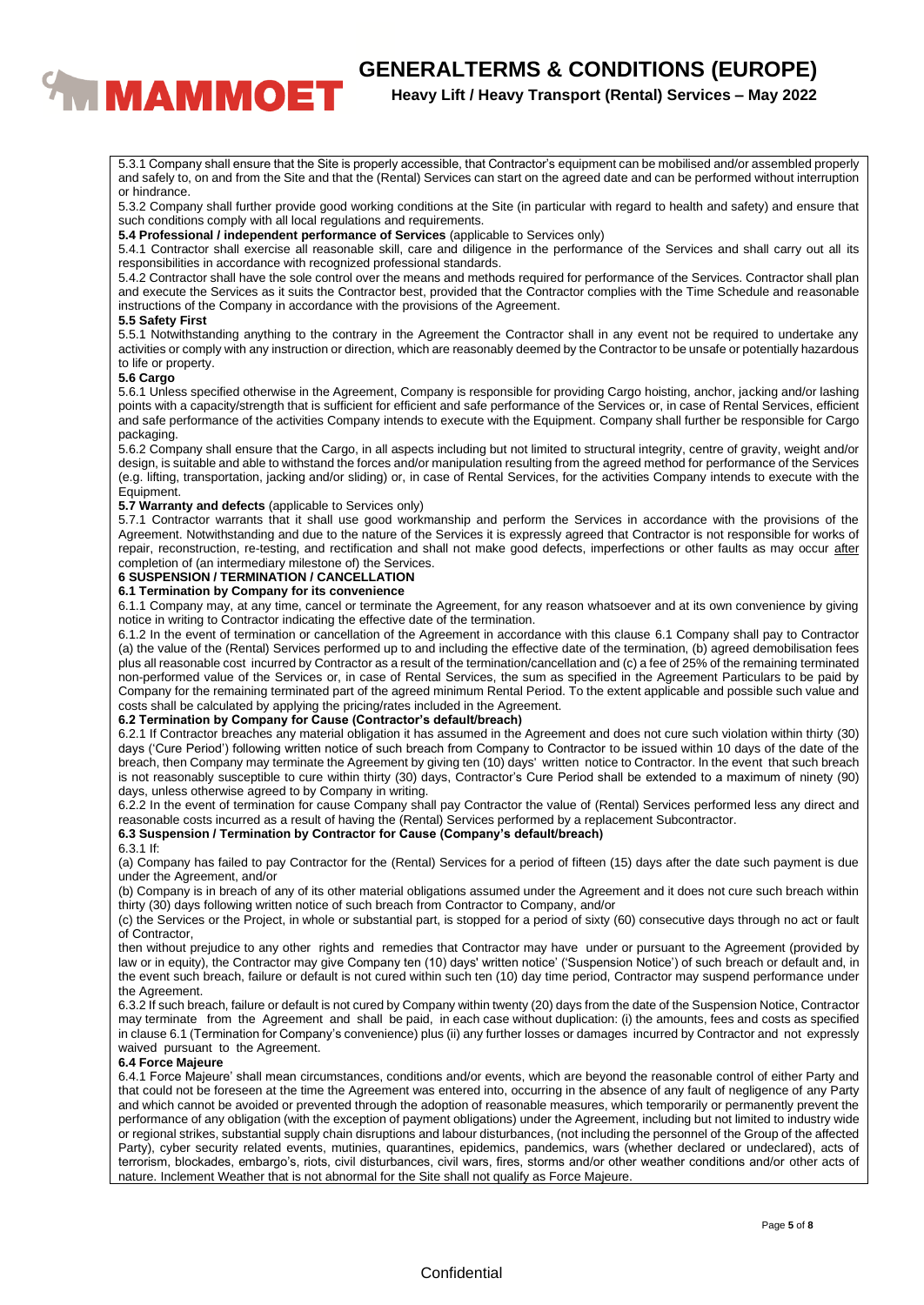

6.4.2 In the event that the performance of obligations under the Agreement is temporarily prevented due to a Force Majeure occurrence, the Force Majeure occurrence will only have the effect of deferring the performance of those obligations (excluding payment obligations), and shall not serve to relieve any party of other obligations under the Agreement.

6.4.3 Promptly upon the occurrence of Force Majeure, the affected Party shall give written notice to the other Party, citing the Force Majeure event, the effect of this event upon the party's contractual obligations, and the extent of mitigation action taken. The affected Party shall make all reasonable effort to mitigate and reduce to a minimum the effects of the Force Majeure.

6.4.4 In case of Force Majeure, the Contractor shall be granted such time extension – and accordingly the Time Schedule and Completion Date or, in case of Rental Services the Rental Period, shall be adjusted - as is reasonably necessary to reflect the effect of the delay.

6.4.5 Unless agreed otherwise in writing, either Party will be allowed to terminate the Agreement in case of a Force Majeure event lasting fifteen (15) days or more. In the event of such termination Company shall only be obliged to pay the value of the Services performed and all reasonable direct cost (including demobilisation costs) incurred as a result of this termination. To the extent applicable and possible such value and costs shall be calculated by applying the pricing/rates included in the Agreement.

#### **7 LIABILITY & INDEMNITY 7.1 General liability basis**

7.1.1 Contractor shall only be liable for any damage, loss, injury, expense and/or cost of any kind if and to the extent such damage, loss, injury, expense and/or cost is caused by negligent errors, acts, omissions or breach of contract by Contractor and/or any of its Subcontractors.

#### **7.2 Limitation of aggregate liability**

7.2.1 Except for the gross negligence or wilful misconduct on the part of Contractor and further to the fullest extent permitted by applicable law, Contractor's total aggregate liability whether in contract, in tort (including but not limited to negligence), for breach of statutory duty, in restitution, in law or in equity or for any cause of action whatsoever arising under or in connection with the Agreement for loss, damage, damages, cost, expense, expenses, disbursements, liability (including in respect of any fine or penalty) interest and costs, whether direct or indirect, present or future, actual or contingent, fixed or unascertained shall be limited to 50% of the Original Contract Sum. Company shall indemnify, defend and hold harmless Contractor Group for all damages, losses, claims, costs, liability etc. of Company Group exceeding the above mentioned limitation.

#### **7.3 Exclusion consequential loss liability**

7.3.1 Notwithstanding any of the indemnities and liabilities specifically referred to elsewhere in the Agreement, neither Party shall be liable, whether in contract, in tort (including but not limited to negligence), for breach of statutory duty, in restitution, in law or in equity or for any cause of action whatsoever arising under or in connection with the Contract, for any loss of profit or anticipated profit, loss of revenue, loss of turnover, loss of opportunity, loss of production, loss of use, loss of business, or any consequential or indirect losses whatsoever. Any loss or damage, as mentioned in this article, of Company Group shall be deemed loss or damage of Company. Any loss or damage, as mentioned in this article, of Contractor Group shall be deemed loss or damage of Contractor. Each party shall indemnify, defend and hold the other party harmless accordingly.

### **8 INSURANCE**

#### **8.1 Contractor and Company provided standard insurance**

8.1.1 Each Party shall at its sole cost take out and maintain during the existence of the Agreement and the Services the following insurances:

(a) **Workers' Compensation and Employer's Liability** Insurance for its own personnel as prescribed by applicable laws

(b) **Commercial General Liability** (third party bodily injury and third party property damage) insurance with a coverage limit of EUR 2,500,000 (two million five hundred thousand EUR) being a combined single limit per occurrence.

(c) **Automobile Liability** Insurance for the equipment that is owned, leased or hired by the Party (covering bodily injury and property damage) as prescribed by applicable laws.

(d) any other insurance required by the applicable law.

#### **8.2 All-risk insurance provided by Company (CAR/Cargo insurance)**

8.2.1 Company shall take out and maintain, at its/their sole cost, or shall procure that any other member of the Company Group shall take out and maintain, for the duration of the Agreement and the Project, insurance(s) adequately covering at least physical loss or damage caused to or respectively caused by the Cargo at the Site and/or during transportation and/or (temporary) storage. Company shall also maintain (or arrange that its Group shall maintain) appropriate insurance covering damage to or loss of any other Site installations or other property owned by or otherwise in the care custody and control of Company Group such as but not limited to permanent construction and/or existing facility. These insurances shall in any event be primary to the insurances taken out by Contractor Group. The insurance policy provided by Company and/ any member of the Company Group shall be endorsed to waive subrogation against the Contractor Group. All policies of insurance provided by Company or Company Group shall name the Contractor and Contractor Group as additional insured.

# **8.3 All-risk insurance provided by Contractor (Equipment insurance)**

8.3.1 Contractor shall at its sole cost take out and maintain during the existence of the Agreement and the Services Equipment insurance for the Equipment that is owned, leased or hired by the Contractor in an amount of the full replacement value.

#### **8.4 Waiver of subrogation / naming as co-insured / insurance certificates**

8.4.1 The insurances taken out by each Party in accordance with clause 8.1 and 8.3 shall be endorsed to waive subrogation against the other Party and its respective Group and (except for the Workers' Compensation and Employer's Liability Insurances) will name the other Party and its respective Group as additional insured. The waiver of subrogation and the naming as additional-insured however only apply to the extent that the respective Party has assumed any liabilities under the Agreement. Each Party shall issue certificates of insurances to evidence the existence of the insurances.

#### **8.5 Liability for insurance deductible**

8.5.1 A Party shall pay or reimburse the other Party for deductibles on the insurance policies taken out by the other Party to the extent that its negligence or fault under the Agreement gave rise to any claim on such policies. The liability to pay or

reimburse the deductible amount shall be limited EUR 100,000 (one hundred thousand EUR) per occurrence).

#### **9 GOVERNING LAW AND DISPUTE RESOLUTION**

#### **9.1 Governing law**

9.1.1 The Agreement will be governed by and construed in accordance with laws of The Netherlands.

#### **9.2 Disputes**

9.2.1 A Party may notify the other Party in writing that a Dispute has arisen. The Parties will, in the first instance, attempt to resolve the Dispute by entering into good faith negotiations. If, within thirty (30) days from the date of notification, the Parties do not reach agreement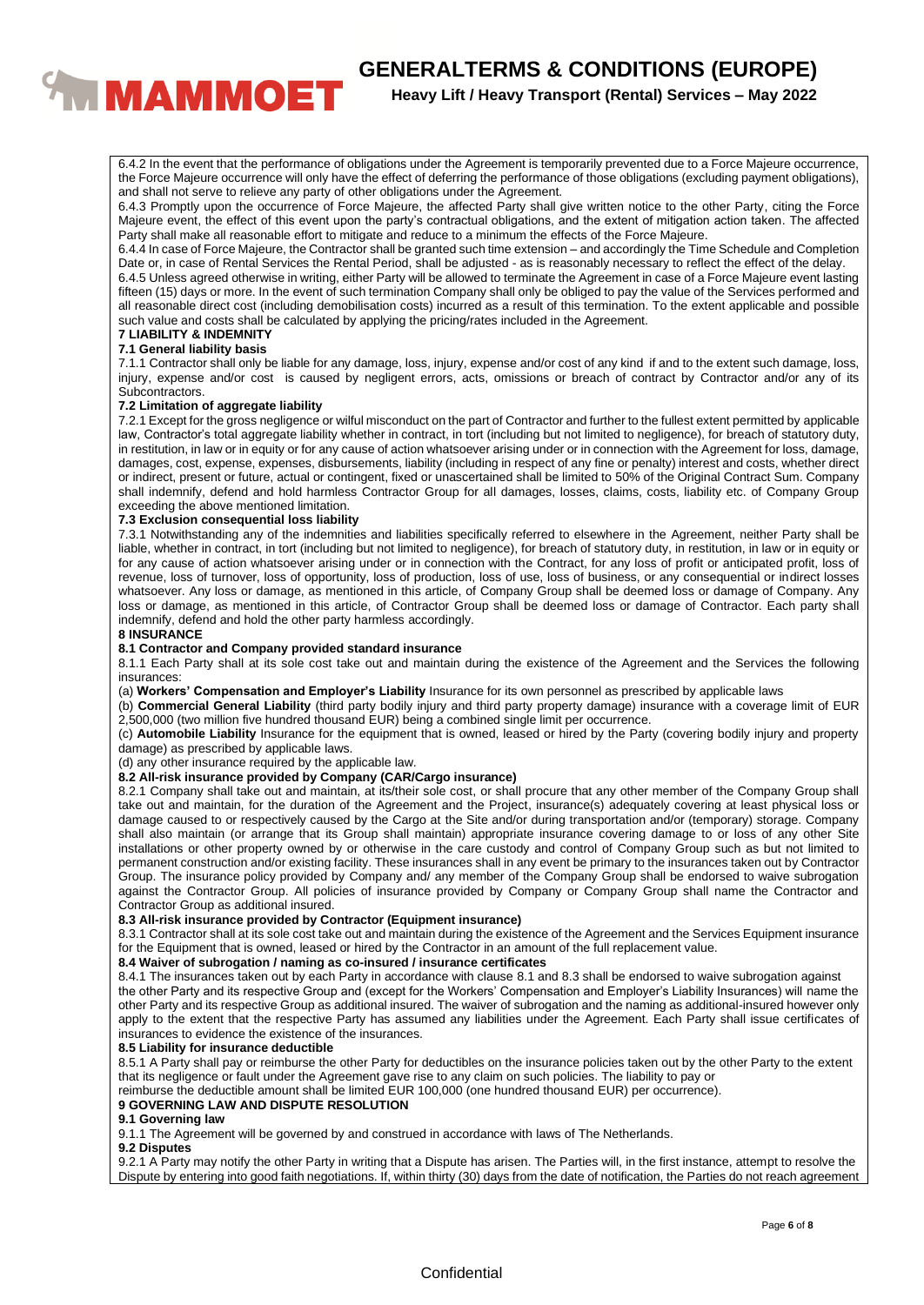

on the resolution of the dispute, each Party may refer such dispute to arbitration as set out in clause 9.2.2.

9.2.2 All disputes arising out of or in connection with the Agreement that are not resolved in accordance via good faith negotiations in accordance with clause 9.2.1 shall be finally settled under the Rules of Arbitration of the International Chamber of Commerce by one or more arbitrators appointed in accordance with the said Rules. The seat, or legal place, of arbitration shall be Rotterdam, the Netherlands. **10 MISCELLANEOUS**

#### **10.1 Notices**

10.1.1 All notices, demands, claims or other communication under the Agreement to the Parties shall be in the English language and shall be considered to have been duly given or made when delivered in writing by registered mail, email or a courier to the Party and addressed to the person(s) and address(es) specified in or pursuant to the Agreement or, in the absence thereof, when delivered via courier to the Party's registered office address or another address specified by the receiving Party in writing.

#### **10.2 Business ethics and anti-bribery**

10.2.1 Each Party agrees, in its performance of its obligations under the Agreement, to comply, and to cause its affiliated companies to comply, with all applicable laws, including any and all international rules and regulations related to bribery issues (such as but not limited to *Chapter VII 'Combatting Bribery, Bribe Solicitation and Extortion', Article 1 of the OECD Guidelines for Multinational Enterprises*) and EU and U.S. Trade Sanctions and Export Control Laws.

10.2.2 Neither Party shall knowingly take any action that would cause the other Party to be in violation of any applicable laws. Further, each Party shall immediately notify the other Party if such Party has any information or suspicion that there may be a violation of any applicable laws in connection with the performance of activities under the Agreement.

#### **10.3 Intellectual Property**

10.3.1 All documentation is and will remain the property of the Party that has supplied it to the other Party.

10.3.2 All intellectual property rights related to information and/or documents provided in relation to the Project or Services and as may be further defined in the Agreement Particulars ('**Intellectual Property**'), if any, are and will remain vested in the Party that has supplied the documents and/or information to the other Party.

10.3.3 Any concept, product, process (patentable or otherwise), copyrightable material (including without limitation documents, specifications, calculations, maps, sketches, notes, reports, data, models, samples, drawings, designs, videos and electronic software) or other information first conceived, reduced to practice or created by any member of Contractor Group in the performance of the Services (and with respect to any subcontractors, their respective scope) under this Agreement (collectively, 'Work Product') shall be the property of the Contractor. Title shall have passed principally upon the earliest of conception, reduction to practice or creation, as applicable, whether or not delivered to the Contractor at the time of conception, reduction to practice or creation.

10.3.4 Each Party shall indemnify, protect, defend and hold harmless the other Party for any and all damages, losses, claims, actions or proceedings arising out of any patent infringement by that Party and in relation to the Services, including but not limited to reimbursement of royalties or similar charges paid by the other Party.

#### **10.4 Confidential Information**

10.4.1 '**Confidential Information**' shall mean any and all information disclosed (whether orally, in writing or by any other means) by the disclosing Party to the receiving Party, whether before or for a period of 5 years after the date of the Agreement, whether marked confidential or by its nature to be reasonably deemed confidential, including but not limited to information relating to that Party's operations, processes, plans or intentions, production information, know-how, copyrights, design rights, trade secrets, market opportunities, business affairs, but shall not include any part of such information which:

(a) is in or comes into the public domain in any way without breach of the Agreement by a receiving Party or any person to whom it makes disclosure; or

(b) the receiving Party can show:

(i) was in its possession or known to it by being in its use or being recorded in its files prior to receipt from the disclosing Party and was not acquired by the receiving Party from the disclosing Party under an obligation of confidence; or

(ii) to have been independently developed by the receiving Party without recourse to the Confidential Information; or

(iii) the receiving Party obtains or has available from a source other than the disclosing Party without breach by the receiving Party or such source of any obligation of confidentiality or non-use.

10.4.2 In relation to Confidential Information received from the other Party or from a third party on behalf of the other Party, the disclosing Party and the receiving Party agree as follows:

(i) To treat the Confidential Information in confidence and to use it only for the purpose of the Agreement and performance of Services provided hereunder;

(ii) Not to copy or write down any part of the Confidential Information except as is reasonably necessary for the for the purpose of the Agreement and performance of Services provided hereunder;

(iii) To disclose the Confidential Information only to its directors, officers and employees (including directors, officers and employees of the receiving Party's Group) that need to know the Confidential Information for the purpose of the Agreement and performance of Services provided hereunder;

(iv) To treat the Confidential Information with the same degree of care and with sufficient protection from unauthorised disclosure as the receiving Party uses to maintain its own confidential or proprietary information.

10.4.3 Subject to applicable data preservation law, at the request of the disclosing Party the receiving Party shall promptly return all documents, materials and records and all copies of the Confidential Information to the disclosing Party and permanently delete any such Confidential Information from any electronic storage media or memory;

10.4.4 Notwithstanding the foregoing, each Party may disclose Confidential Information to the extent required by law or court order, provided that the originally disclosing Party receives written advance notice of the requested disclosure promptly and has a reasonable opportunity to object to the disclosure and seek a protective order prior to the receiving party making such disclosure. The obligations of this clause 10.4 shall survive the termination of the Agreement.

## **10.5 No assignment / transfer**

10.5.1 The Agreement shall be binding upon and inure to the benefit of the parties hereto and their respective permitted successors and assigns. No party shall have the right to assign, transfer, pledge, encumber or otherwise affect its obligations and rights under the Agreement (hereafter, collectively, '**Assign**') without the written consent of the other party, which may be granted or withheld in its sole discretion.

10.5.2 Any attempt by any of the parties to assign any of its obligations and rights hereunder, without such consent, shall be void and without effect and shall not affect its obligations under the Agreement.

#### **10.6 Entire agreement**